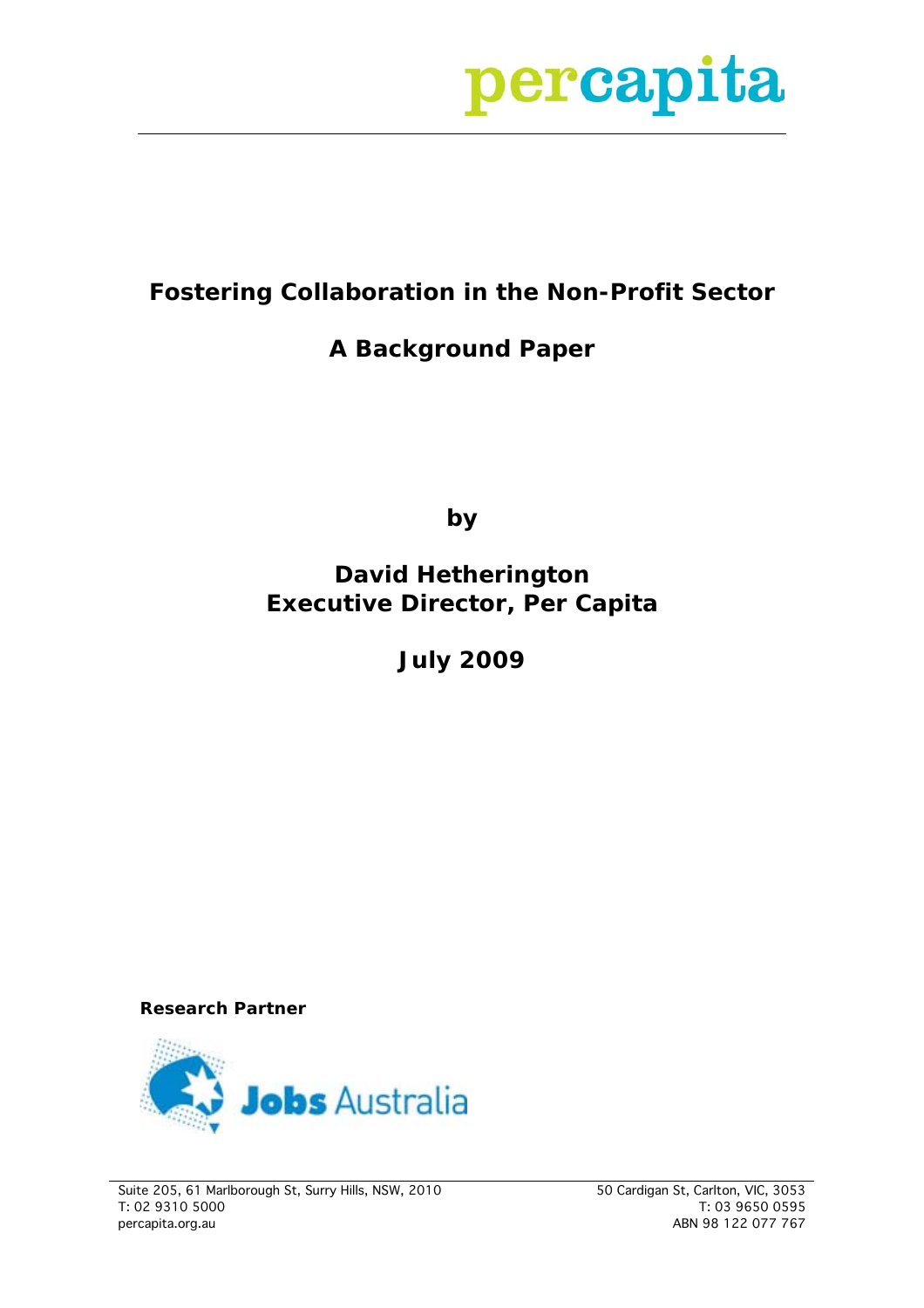

### **Introduction**

At a workshop in late 2008, around 30 representatives from the non-profit sector came together to discuss social innovation. The Australian Government had announced an Innovation Fund for the sector, and attendees were keen to learn how to access the fund. Enthusiasm was high and ideas flowed.

But another undercurrent permeated the room. In a few days, tenders for the Government's new employment services contracts were due and participants were preoccupied with finalising their tenders. While the Innovation Fund rules encouraged organisations to collaborate with partners, the employment service contracts were fiercely competitive. No-one was sharing secrets. The atmosphere was friendly but the tension around the contracts was clear.

This illustrates a curious feature of the non-profit sector. While non-profit organisations share common goals around fulfilling social need and combating disadvantage, they often find it difficult to co-operate in pursuit of these goals. Instead the sector exhibits a high degree of competition, particularly around funding, reminiscent of the private sector.

The effect of this is a failure to share information and resources which would deliver greater social outcomes if pooled, rather than deployed in isolation. The financial instability inherent in the sector means that non-profits frequently fail and new ones regularly appear. This churn means that the sector is consistently spending a significant share of its limited resources on start-up costs - the HR, legal and financial investment required to establish a new non-profit organisation. Thus, there is considerable duplication of effort across the sector and, since resources are scarce, this creates a significant opportunity cost where those resources could be better utilized.

The growing recognition of this opportunity cost amongst funders is creating pressure to lift levels of collaboration in the sector. Private donors who support multiple organisations asking non-profits to share know-how and experience to ensure donations go further. Governments are making project-based funding conditional on the ability to replicate and share successful initiatives.

Non-profits are responding to this pressure, and a number of experimental platforms for collaboration have emerged. However, a significant cultural shift is still needed to ensure that collaboration is embedded as a behavioural norm within the sector. This does not mean that collaboration will replace competition. The challenge is to overlay healthy competition around funding with creative collaboration around results.

This briefing paper explores approaches to collaboration in the non-profit sector and provides suggestions to unlock collaborative potential. The paper is organized as follows. Section II will consider the theory of collaboration and competition, and discuss the ways in which one can complement the other.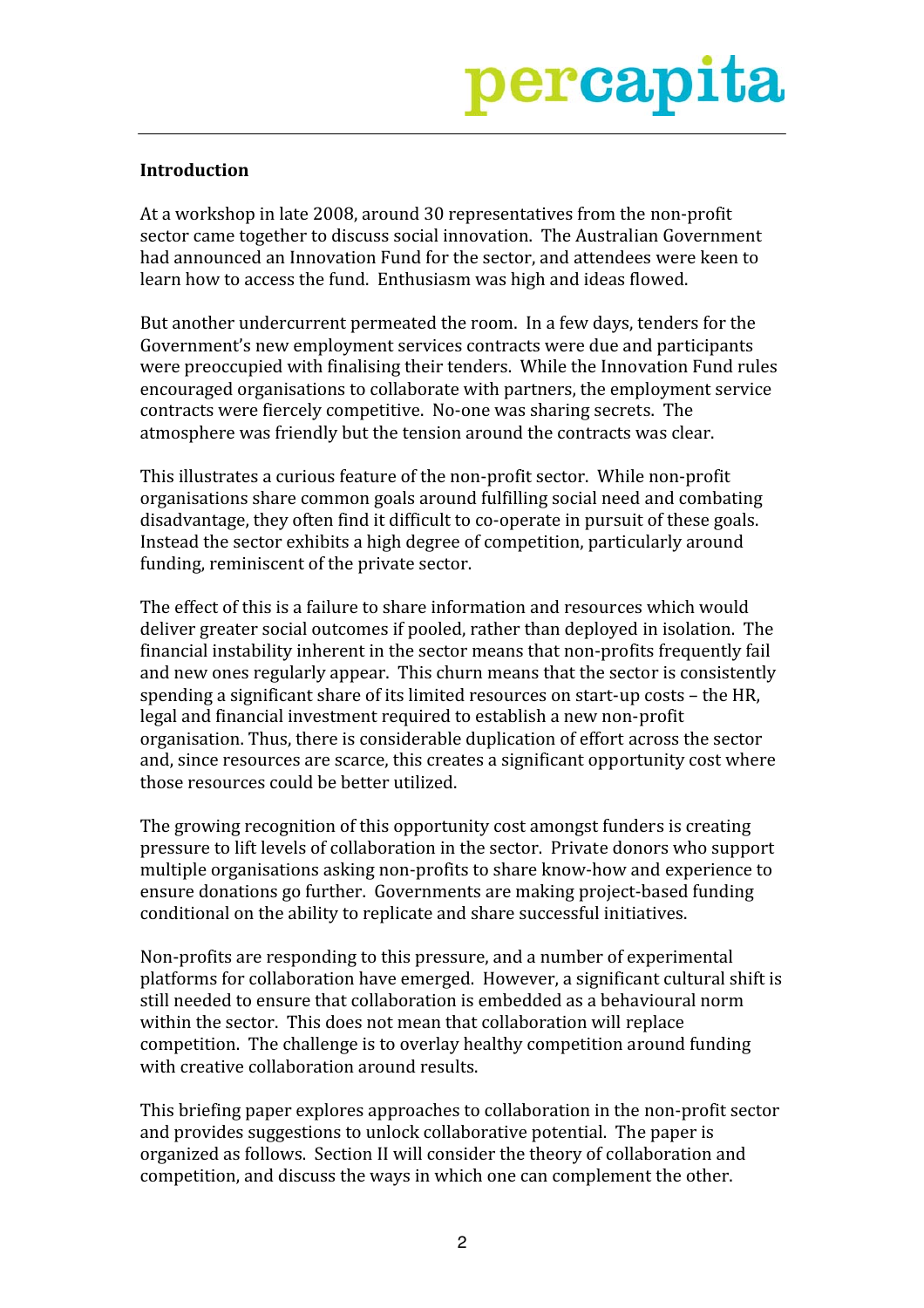Section III examines both intra-sector and cross-sector collaboration, drawing on examples to illustrate the benefits and pitfalls of each. Section IV covers different dimensions of collaboration -on systems, on data, on people and on funding. Section V concludes with observations on both behaviour and resources, and outlines several suggestions, including a central, accessible clearinghouse of data and tools for non-profit organisations.

### Section II: Collaboration, not just competition

The emergence of collaboration in the non-profit sector parallels similar developments in the corporate sector over the last 20 years, as businesses have realised that innovation occurs more rapidly in networks than in stand-alone. silo-like organisations. Networks foster a more rapid transfer of ideas, and bring together new people, processes and norms. Companies in many sector embrace such 'co-opetition': mining companies jointly build the ports through which their products move; airlines form marketing and codeshare partnerships; car makers develop shared componentry platforms for new models.

As in the business world, collaboration in the non-profit sector occurs in different forms. Organisational collaboration involves new institutional structures. Project collaboration forms and dissipates around specific initiatives. Finally, platform collaboration builds ongoing, shared resources for the sector. Each of these forms can involve competitive rivals.

Yet collaborative competition has been slower to take hold in the non-profit sector than in the business world. One putative reason for this is that the private sector can afford to pay the best brains and give them the freedom to innovate. This answer is unsatisfactory. Many highly respected innovators have applied their talents to the non-profit sector. Bill Gates is just the latest example; Muhammad Yunus founded the Grameen Bank in 1976.

Another potential answer is found in game theory, a branch of economics. Game theory tells us that even when there are mutual benefits to be gained from collaboration between two parties, it is difficult to extract those benefits. One party may be tempted to underinvest in the exercise in the knowledge that it will still enjoy the benefits: the free-rider problem. This threat discourages all parties from collaboration. However, while the free-rider problem can inhibit collaboration, this still does not explain why collaborative competition has gained more traction in the private sector, itself not immune from free-riding.

### Fragmentation in the non-profit sector

The most powerful explanation for low levels of collaboration in the non-profit sector is its fragmentation. The best available data is found in a study by Lyons & Hocking which suggests that there were approximately 517,000 non-profit organisations in Australia in 1995-96, and Australian Treasury data indicate that these figures had not changed greatly by 2008. The Australian Bureau of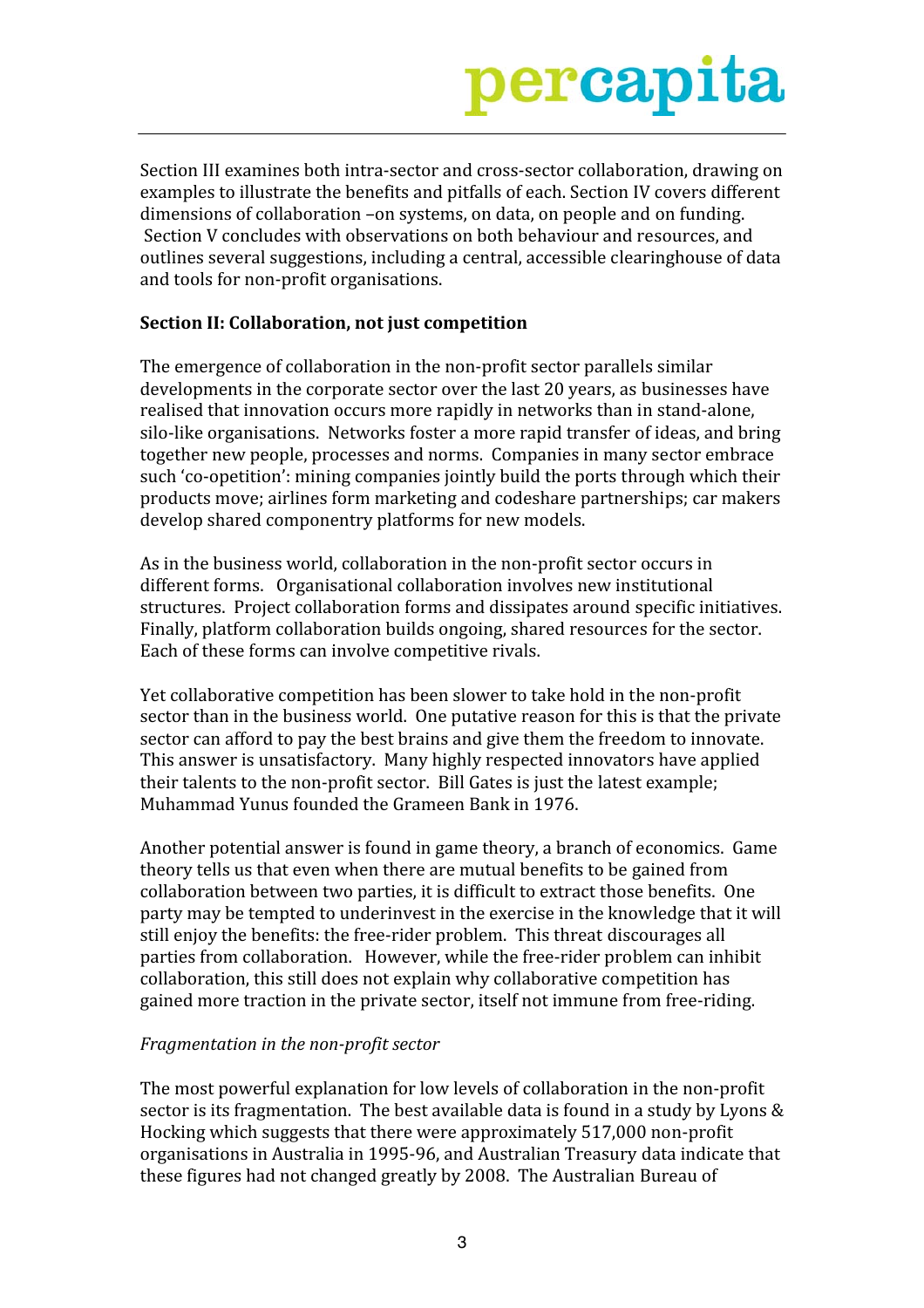Statistics estimates that the total income of the non-profit sector in 1999-00 was \$33.5 billion. Taken together, these figures indicate that the average income of a non-profit organisation in Australia is around \$65,000. However, this masks enormous variation.

The sector is characterized by a handful of extremely large entities with turnovers in the tens of millions and headcounts in the hundreds. These are accompanied by a long tail of hundreds of thousands of small organisations supporting at most 1-2 full-time staff.

Comprehensive data on this fragmentation is scarce. A 1997 survey by Givewell of 158 large non-profits suggested that their average turnover was almost \$14m. Per Capita has assembled data on the turnovers of ten of the largest non-profits in Australia (not necessarily the ten largest), which shows that their average turnover is \$206m. These ten organisations, less than one-thousandth of a percent of all non-profits in Australia, constitute over 6% of the total revenue of the sector (see Figure 1 below).



The flipside of this story is that the vast majority of non-profit bodies in Australia exist on the very edge of financial viability. This is the primary reason why collaboration in the non-profit sector is so difficult.

Two factors explain why poor financial viability reduces collaborative potential. Firstly, collaboration requires time. Yet for most small non-profits, paid staff time is completely absorbed by core activities: operational delivery and administration. Time spent on building and nurturing collaborative partnerships is perceived as an unaffordable luxury. Yet this view overlooks the fact that creative collaboration can actually provide net funding increases, either by cutting costs in shared services or by attracting new funds to a collaborative project.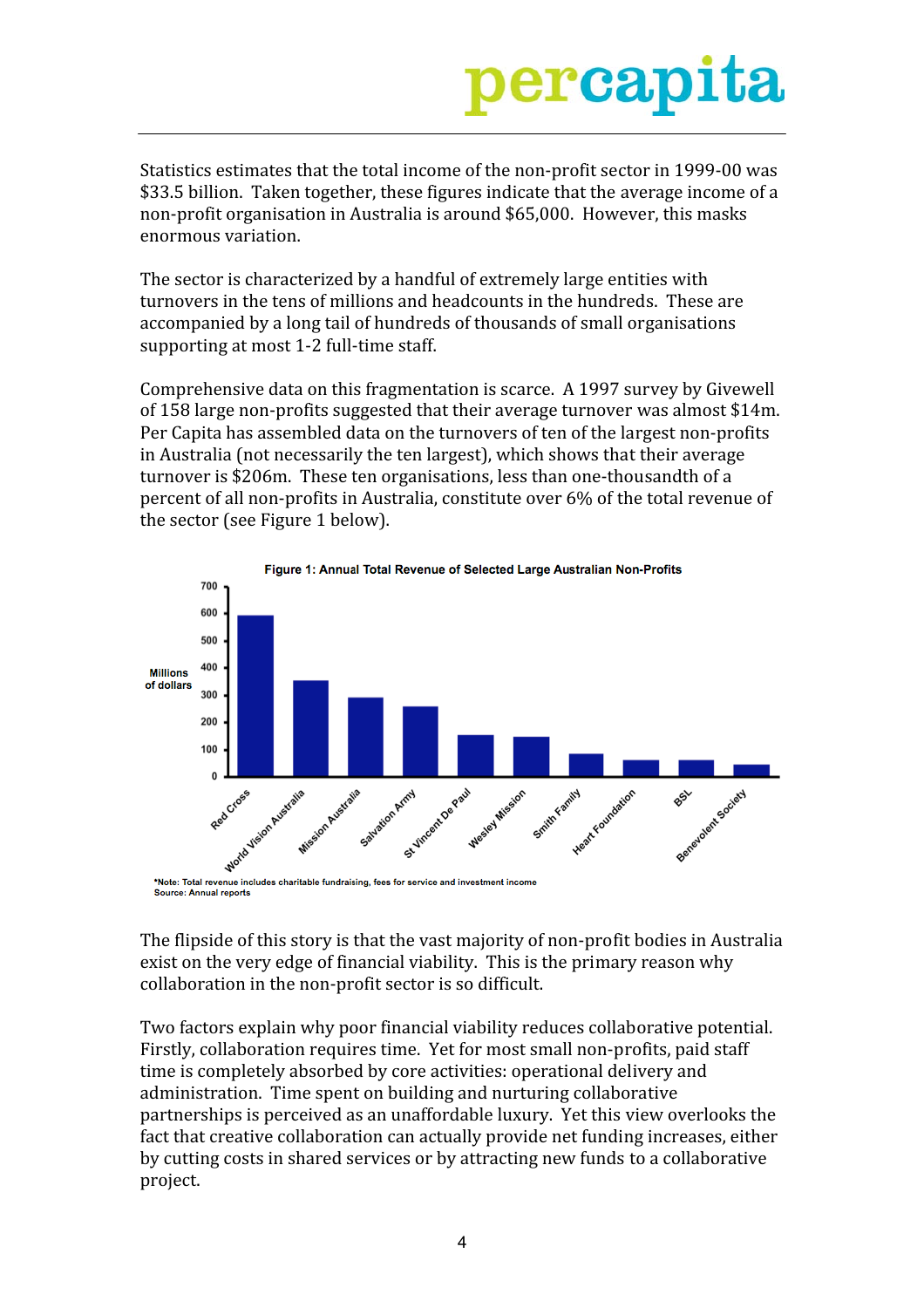A second factor is that the threat of financial failure drives intense competition for funds. It is challenging to collaborate with organisations when you are simultaneously competing against them for funding that may be the difference between survival and collapse. A behavioural shift is required here. As we observed above, private businesses frequently co-operate with fierce competitors on issues of mutual interest. The same should be possible in the non-profit sector.

So poor financial viability should not extinguish collaborative potential. In fact, through smart collaboration, organisations can improve their financial viability by demonstrating better outcomes to their funders. In game theory, this is the result when collaboration between competitors is embraced over outright competition.

#### Section III: Intra-sector versus cross-sector collaboration

In this section, we distinguish between intra-sector and cross-sector collaboration: on the one hand, non-profits working with each other, and on the other, non-profits working with partners outside the sector, usually business or government.

#### Intra-sector collaboration

The most powerful form of collaboration in the sector is between non-profit organisations themselves. One reason this type of collaboration offers such potential is that it has historically been the weakest form of collaboration. There are many approaches to intra-sector collaboration. The Lodestar Foundation at Arizona State University analysed the entries of the 44 best nominations for its 2009 Collaboration Prize to assess alternative forms of intra-sector collaboration. The study identified eight alternative forms of collaboration between non-profit organisations (see Figure 2 below). The majority of these are organisational collaborations, rather than project or platform collaborations.

The Lodestar study argues that each approach is dictated by a different set of pre-conditions, and each generates distinct benefits and challenges. Some approaches, like full or partial mergers, require a shared organisational mission. Others, such as joint partnerships, suit cases where divergent missions mean both parties need to retain autonomy. The most common benefits are increased delivery efficiency, reduced duplication of services and access to greater funding. The biggest challenges are typically differences in culture and leadership style, as well as questions over project and organisational ownership.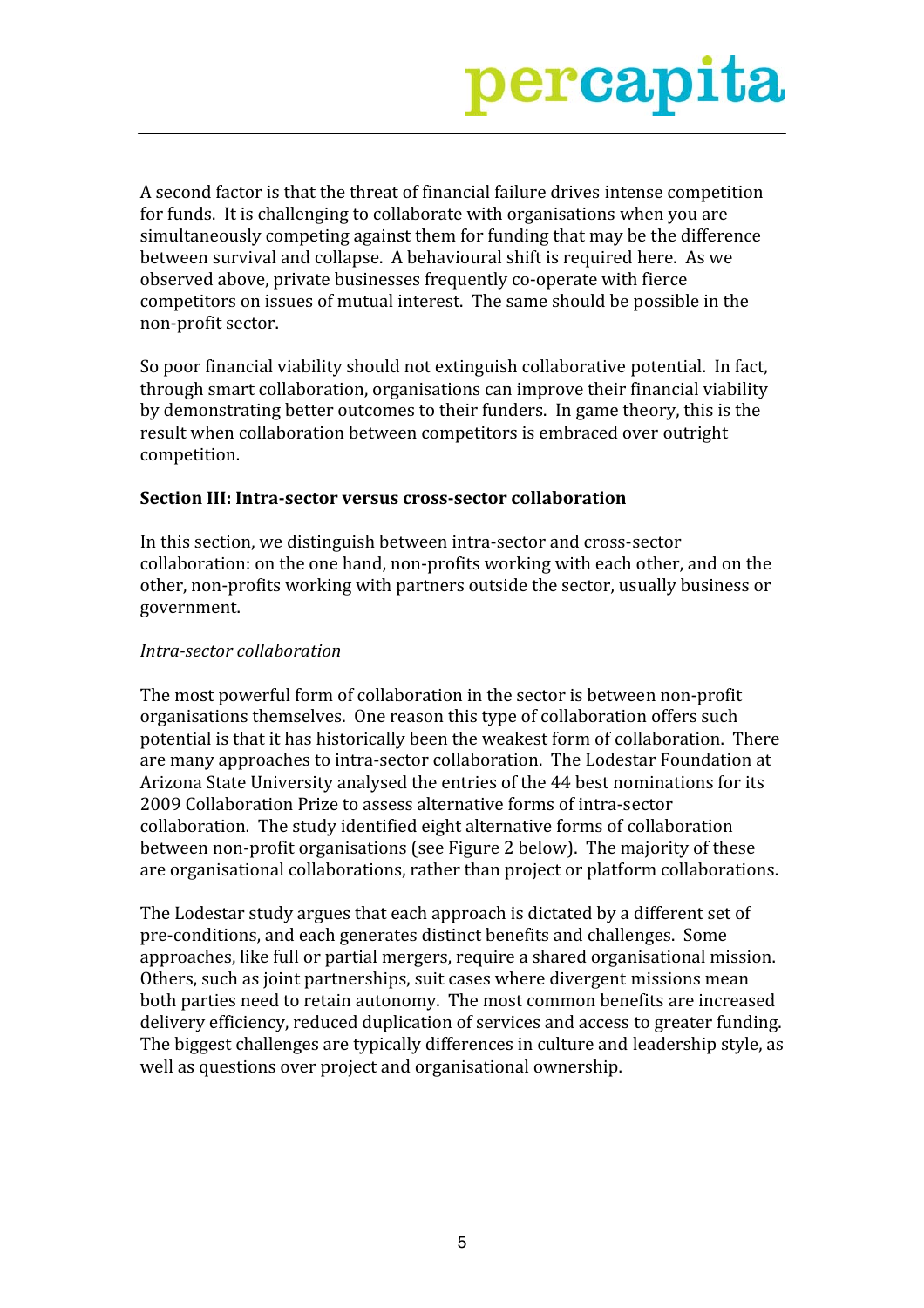## ercap

Δ Δ Δ B B 4. Joint partnership 1. Fully integrated merger 2. Partially integrated merger 3. Joint program office with affiliated programming B  $\Delta$ Δ D 5. Joint partnership 6. Joint partnership with birth 7. Joint administrative and 8. Confederation for issue advocacy of new formal organisation back office operations Source: Lodestar Foundation

Figure 2: Alternative models of intra-sector collaboration

These examples of organisational partnership typically reflect collaboration at an advanced stage. Yet most intra-sector collaboration begins around specific projects. When non-profit organisations are seeking a partner for project collaboration, there are a number of criteria they must consider: domain expertise, geography, funding overlap and size.

#### Domain expertise

In terms of domain expertise, the key is to seek out complementary capabilities between project partners. In some cases, this will mean that the initiating organisation identifies non-profits peers whose strengths match its own relative weaknesses. An employment service provider may work with a migrant settlement charity in cases where the community receives an inflow of new migrant arrivals. A frontline delivery group planning to run a pilot program may partner with a research body to undertake program analysis and evaluation.

### Geography

In some cases, the required expertise will depend on a second criterion, geography. Many collaborative projects are place-based, targeting a specific local community and (usually) drawing on non-profit organisations in and around that community. This requires the strengths of one partner to complement capability deficits amongst the others.

However, projects that encompass a broader geography will often set out to accumulate partners with similar domain expertise. A national parent-child reading program, or breakfast before school initiative, will target multiple communities across the country and seek to recruit partner organisations on the ground with similar specialist experience. So while local collaboration projects often seek a broad range of complementary capabilities within the partnership,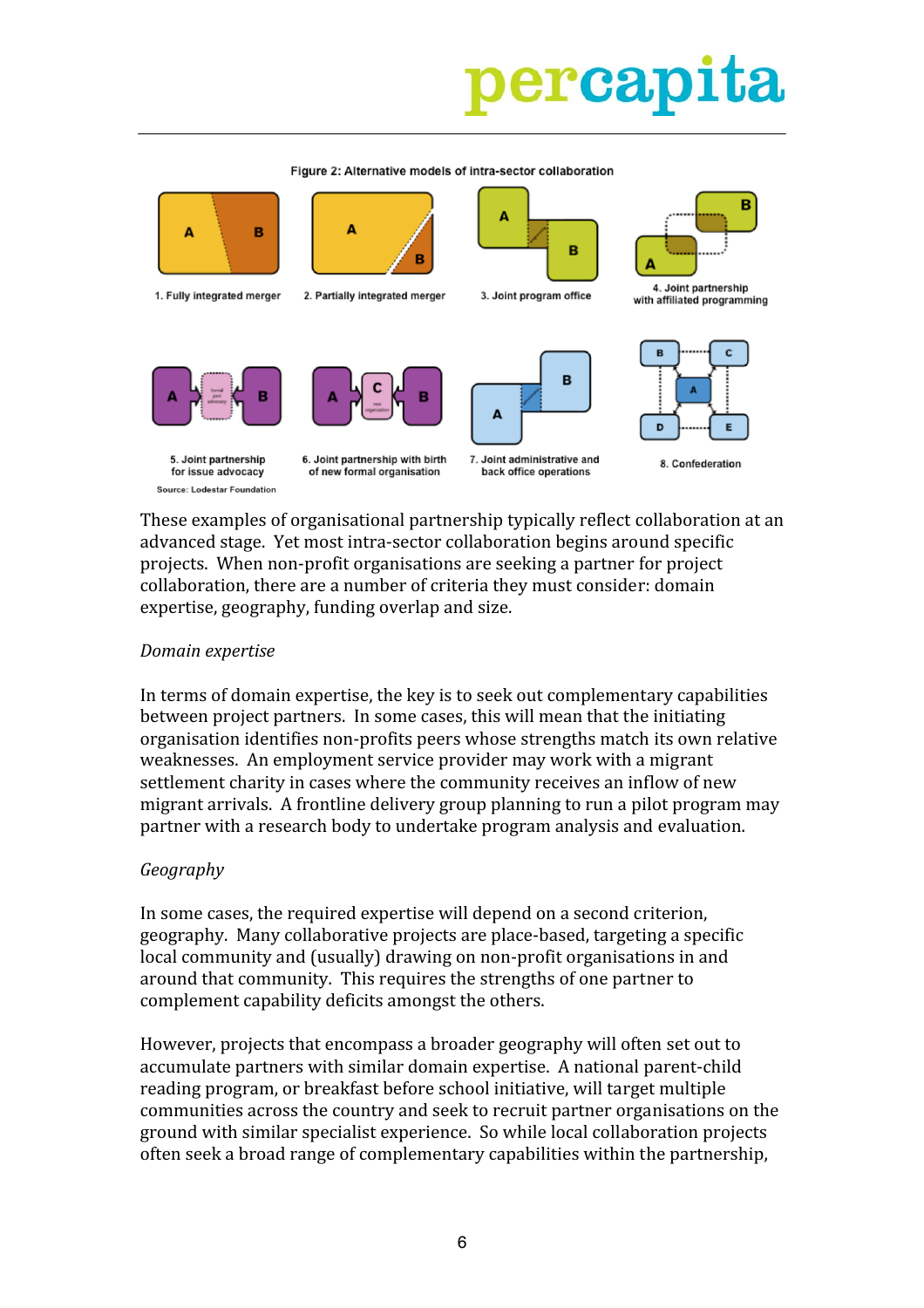geographically dispersed projects might choose to focus on a single specific domain expertise across a number of locations.

### Funding overlap

Funding overlap is another vital consideration for intra-sector collaboration. Collaborative projects are unlikely to succeed in cases where one partner feels their existing core funding may be cannibalized by the project itself or by prospective partners. For this reason, it is important that partner organisations do not have too much overlap in their funding bases. Where overlap does occur, it is wise to fund the collaborative effort through these common funding sources.

Obviously, it is desirable that the collaboration is funded on top of the partners' ongoing funding streams, rather than out of existing funds for core activities. As we have noted above, one of the greatest threats to collaboration is funding instability. Collaborative projects are often perceived as an optional discretionary activity beyond core operations and are typically amongst the first items cut in a funding squeeze. For this reason, projects will ideally be fully and independently resourced at the outset.

#### **Size**

Considerations around funding lead us to the final dimension affecting intrasector collaboration, organisational size. Size is probably the most important determinant of capacity to collaborate. More accurately, lack of size is usually the biggest barrier to collaboration. Most of the existing collaboration within the sector occurs between the larger organisations, as they have the capacity to collaborate without jeopardizing their core service delivery. The more forwardlooking of the larger non-profits embrace smaller organisations in their collaborative projects because they recognize the collective benefits of fostering collaboration in the sector, and are not threatened by these smaller bodies.

The most difficult task is for small organisations to collaborate with one another. For many of them, financial viability is a year-to-year prospect and collaboration can appear to place that viability at risk. This results in a widespread lack of collaboration amongst the thousands of smaller non-profits, representing an enormous lost opportunity for the sector. One of the most pressing challenges for the non-profit sector, and for policymakers seeking to support it, is to foster collaboration amongst this group.

### Cross-sector collaboration

In many ways, collaboration across sectors is easier than collaboration within the non-profit space. Collaboration usually involves larger non-profit organisations with business and/or government. Capabilities are typically complementary, geographical scope is typically national (although with specific local areas of focus), and funding is typically both dedicated and adequate.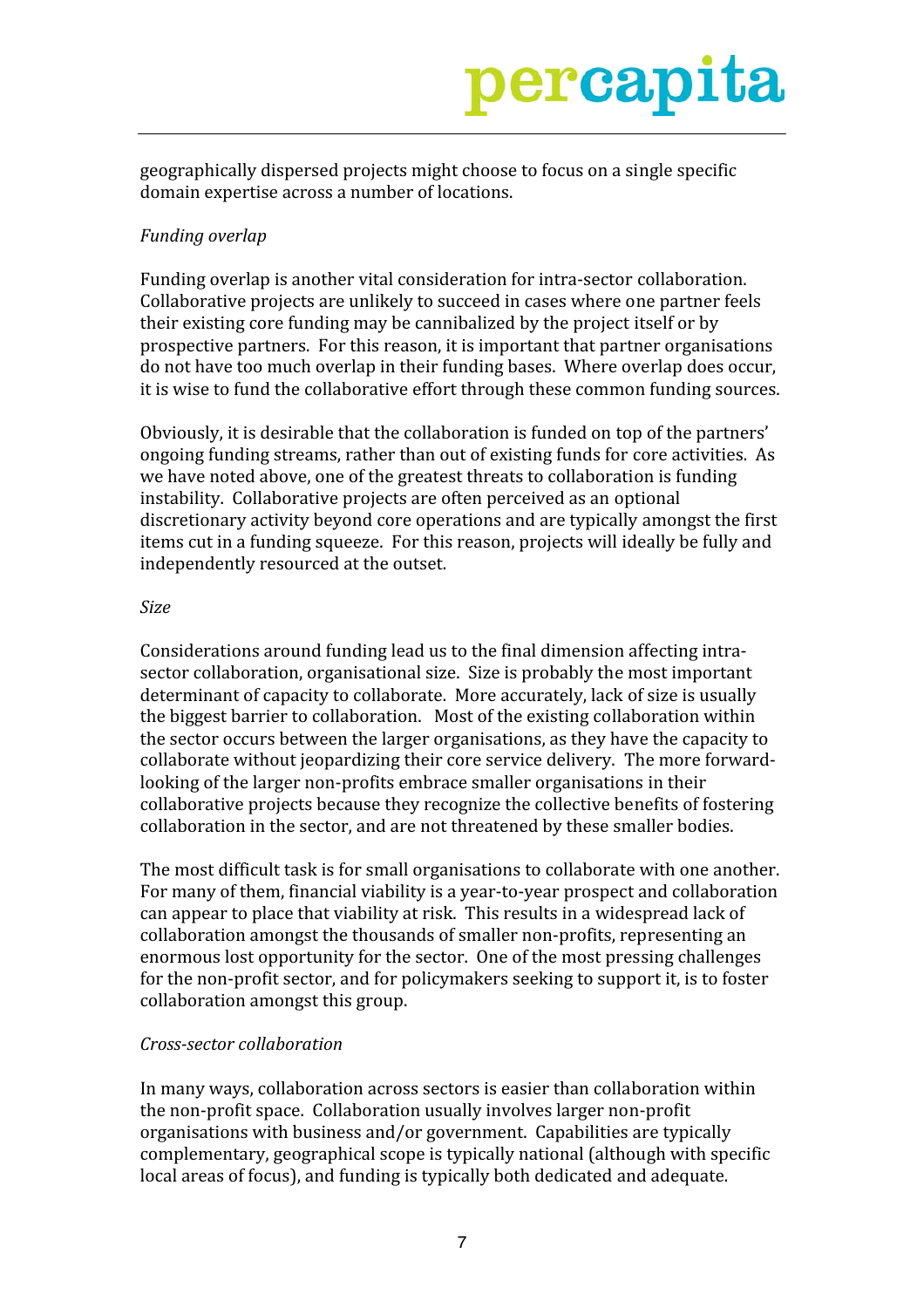In cross-sector collaborations, the assets which the parties share are capital, people and expertise. The non-profit organisation is often the catalyst for the project and provides the overarching mission, as well as specific domain expertise and networks. Corporations bring skilled people and support in specialist areas such as communications, IT and human resources. They usually bring some funding, but not to the extent that the project is dependent on a single business's financial support for its ongoing viability. Just as importantly, they bring access to funding networks.

Governments too can provide funding, often in seed form. They can harness the capacity of the public service to bring on board the many stakeholders needed to make a non-profit collaboration work -councils, schools, housing corporations, local interest groups. The involvement of government offers a particular credibility to a project when dealing with stakeholders and potential new partners.

Cross-sector collaboration can take a number of diverse forms. James Austin, a Harvard University professor, has identified three specific stages of collaborative partnership between the non-profit sector and the business sector; he describes these as the cross sector "collaboration continuum". Austin outlines the philanthropic stage, the transformative stage and the integrative stage. In the philanthropic stage, the corporation usually offers periodic donations of money or in-kind assistance, and the level of engagement with the mission is low.

In the transformative stage, the partners each invest core capabilities in the project for mutual benefit - Austin offers as examples cause-related marketing programs and event sponsorships. The National Australia Bank provides its employees with two days paid volunteer leave each year to work for non-profit and community organisations – another example of collaboration in the transformative stage.

Finally, in the integrative stage, the partners develop true strategic alliances in which core competencies are combined to create a new and valuable asset. This is the least common, but most powerful stage of cross-sector collaboration, and the one towards which the sector is gradually moving as its results are recognized. A wonderful illustration is found in the Grameen-Danone project, a joint venture between the Grameen Bank and Groupe Danone, a global dairy company, which provides nutritious food to poor Bangladeshi children. The partners produce high-nutrition yoghurt in purpose-built plants in Bangladesh, which is sold to villagers at an intentionally affordable price (around A\$0.09 for an 80 gram cup). The venture is a social enterprise, run along commercial lines with no profit distributed to investors.

As collaboration moves through the continuum, the level of integration between the partners increases along a number of dimensions. Austin has outlined how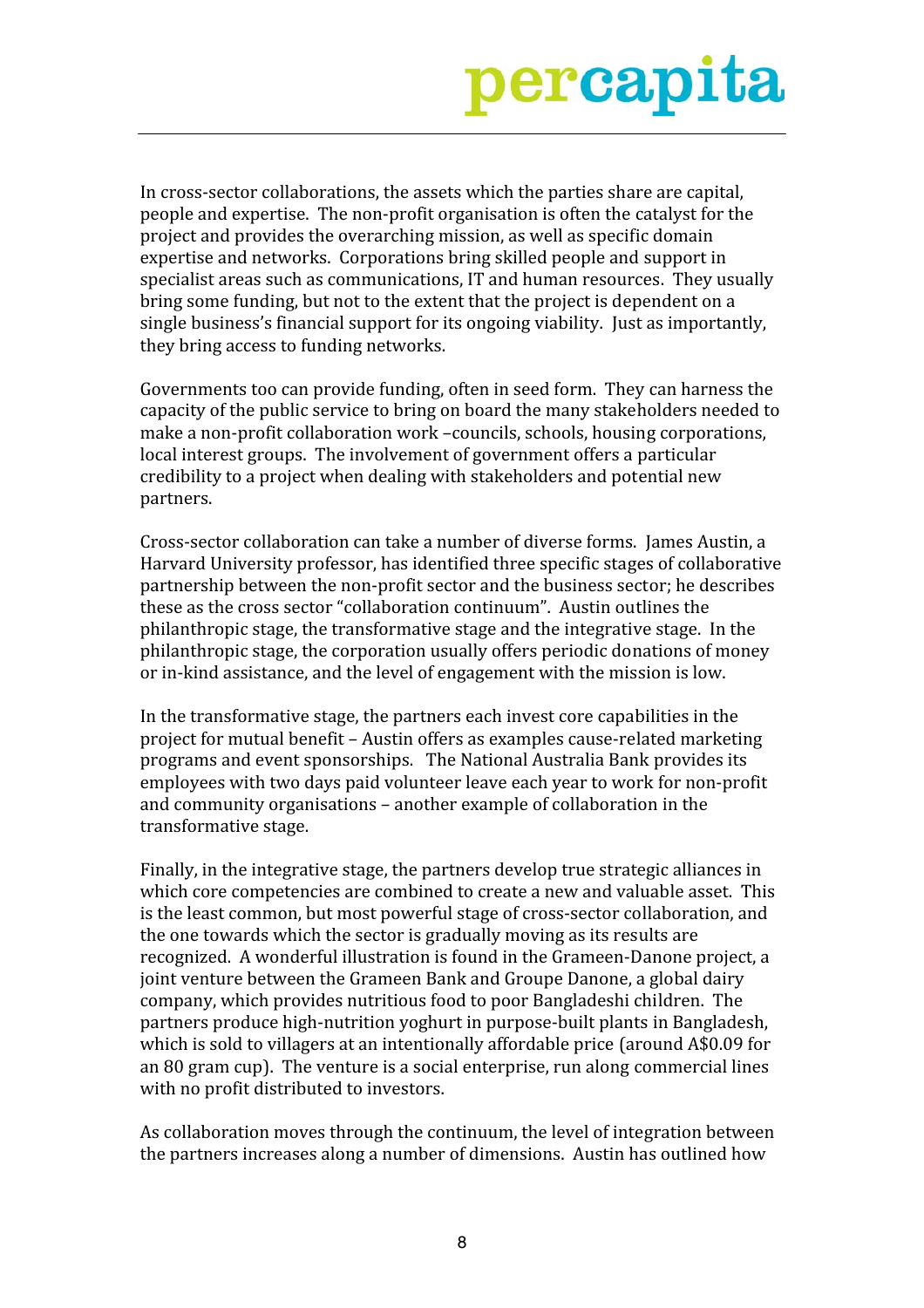funding, complexity and strategic value each increase as the partners become more tightly enmeshed (see Figure 3 below).



#### Figure 3: Cross-Sector Collaboration Continuum

Source: J Austin, The Collaborative Challenge, (San Francisco, Jossey-Bass, 2000)

Thus far, our discussion of cross-sector initiatives has focused primarily on 'closed' project collaboration where a small number of partners are the primary contributors – by far the most common form of collaboration. However, we should not overlook 'open source' platform collaboration in which any organisation is able to contribute to a socially valuable initiative. Open source software is now commonplace, and open source platforms are being used to generate solutions to important global challenges from the financial system collapse to swine flu vaccinations. This approach holds considerable potential for the non-profit sector, and we will return to it in our concluding remarks.

### **Section IV: Dimensions of collaboration**

All collaboration, whether organisational, project or platform, is built along numerous dimensions. Collaboration occurs around data and systems, around people, even around funding. In this section, we will briefly explore these dimensions, outlining their costs and benefits and examining specific examples.

#### Collaboration around data and systems

Too often in the non-profit sector, we undertake programs in isolation which do not inform each other. An adult literacy program might be trialed in Logan with mixed results. Two years later a similar pilot will be run by a different organisation in Doveton without drawing on any of the findings from the original study.

Why does this occur? Generally, organisations are not opposed to sharing data. While some are protective of data because they see sharing as a threat to funding or independence, most recognize the mutual benefit in doing so. Instead, failure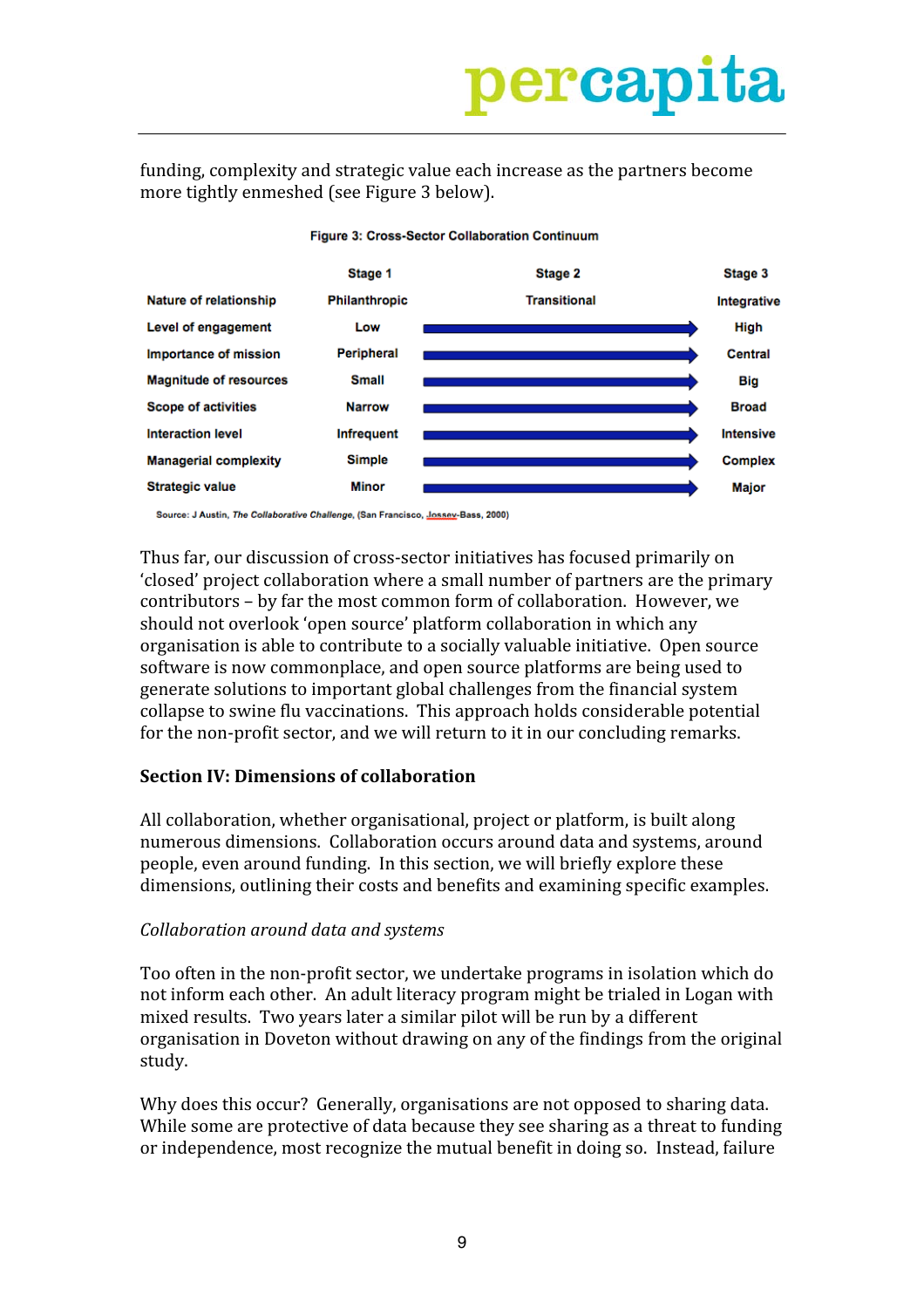

to share occurs because of a lack of capacity to share. There are no common platforms for organizing and pooling data on non-profit outcomes.

This shortfall has been identified in other sectors. When the Gates Foundation began to fund research into malaria, it discovered that there was no single database of investment into R&D which new donors and researchers could access to identify research and funding gaps. So it provided Australia's George Institute with a US\$8.8m grant to build a single unified profile of global R&D investment into neglected diseases. This database will be made freely accessible for the benefit of both researchers and funders.

This lack of public information occurs not only around research data, but around organisational systems. Some of the bigger non-profit players have been quite proactive around systems collaboration with the business sector: the Smith Family has enjoyed a productive partnership with Microsoft and Barnado's has worked with UNSW and the software developer Allette. However, the real systems need is amongst smaller non-profits. The fragmentation of the sector leads to considerable churn, with new organisations constantly appearing, which in turn absorbs enormous resources in start-up processes.

Time and again, new non-profits write business plans and governance documents from scratch because there is no common template on which to draw. The processes for incorporation, DGR and charity status registration and annual reporting are all hugely demanding for new, small organisations. Given this, a platform which provided uniform templates and advice would be immensely valuable. The Centre for Philanthropy and Nonprofit Studies has made an important starting contribution with its publication of a standard chart of accounts for non-profits. Additionally, the Australian Social Innovation Exchange has made important preliminary steps in this area. Yet it is clear more work needs to be done to develop a low-cost effective platform for sharing data and systems in an equitable way.

#### Collaboration around people

One of the great challenges faced everyday by non-profits is how to attract the right people. How do you match limited available skills with important, recurring skills gaps?

Human capital is the most valuable asset the non-profit sector possesses, yet it is the hardest to retain. If the manager of a pilot program is poached by the private sector, their invaluable experience goes with them. How can these challenges by addressed through collaboration?

Increasingly, the private sector is recognizing that providing people to non-profit partnerships provides win-win outcomes for all parties, particularly in periods of economic downturn like today's. Employers absorb spare capacity and save costs by increasing retention, employees enjoy both job security and an uplifting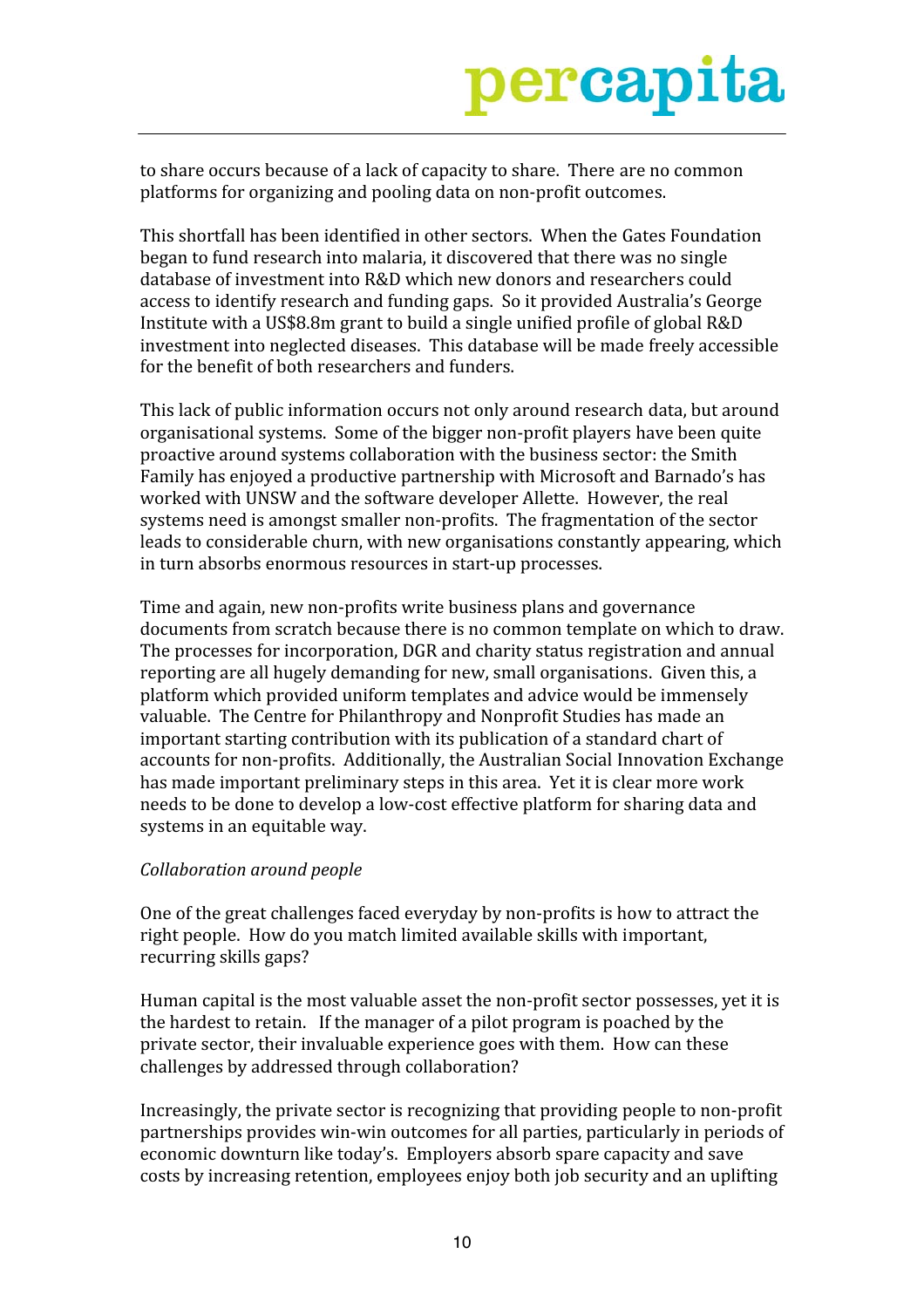work experience, and non-profits get the benefit of subsidized, high quality people.

Many examples of this type of approach exist. The Boston Consulting Group provided staff to the Cape York Institute during its establishment phase. KPMG offers staff on secondment to Indigenous Enterprise Partnerships.

There are various models to undertake such placements. Non-profit organisations can approach private firms for employee secondments where the firm pays part of the salary and the social enterprise makes up the difference. The government may choose to support such arrangements through its Community Jobs Fund. Again, the firm retains valuable human capital through the downturn, the social enterprise gets a skilled, subsidized worker and the government saves a job.

Another approach proposed by Geoff Mulgan and colleagues is "tithes of working" time" dedicated to supporting non-profits of the individual staff's choice. This is an extension of the Google model in which staff spend a day per week developing their own projects.

In addition to collaboration around people across sectors, non-profit organisations must become better at sharing skills and experience within the sector. At present, there is no overarching perspective on skills gaps, vacancies and available people in the non-profit space. One idea with great potential (outlined to the author by Mission Australia) is a non-profit recruitment agency owned and operated by non-profits. Another proposal would be a virtual 'bank' to facilitate temporary swaps of people between non-profit organisations as need arises. Collaboration around people remains weaker within the sector than outside it, and new initiatives like these may well deliver considerable value.

### Collaboration around funding

Unquestionably, this is the area of least collaboration within the non-profit sector, but conversely it may also be the most fertile. At present, there is no established investment model for donors wishing to invest in social outcomes through the non-profit sector.

One prerequisite for this is a comprehensive framework to measure social return on investment. A number of parties are currently working on the development such a framework, including the UK SROI Network and the British Government's Office of the Third Sector. Many in the non-profit sector in Australia are following this framework with interest.

On the ground, the key question for non-profit groups is whether collaboration on funding initiatives has the potential to increase funding flows. Without trial initiatives, it is not possible to answer this question unequivocally, making such trials worthwhile exercises in and of themselves.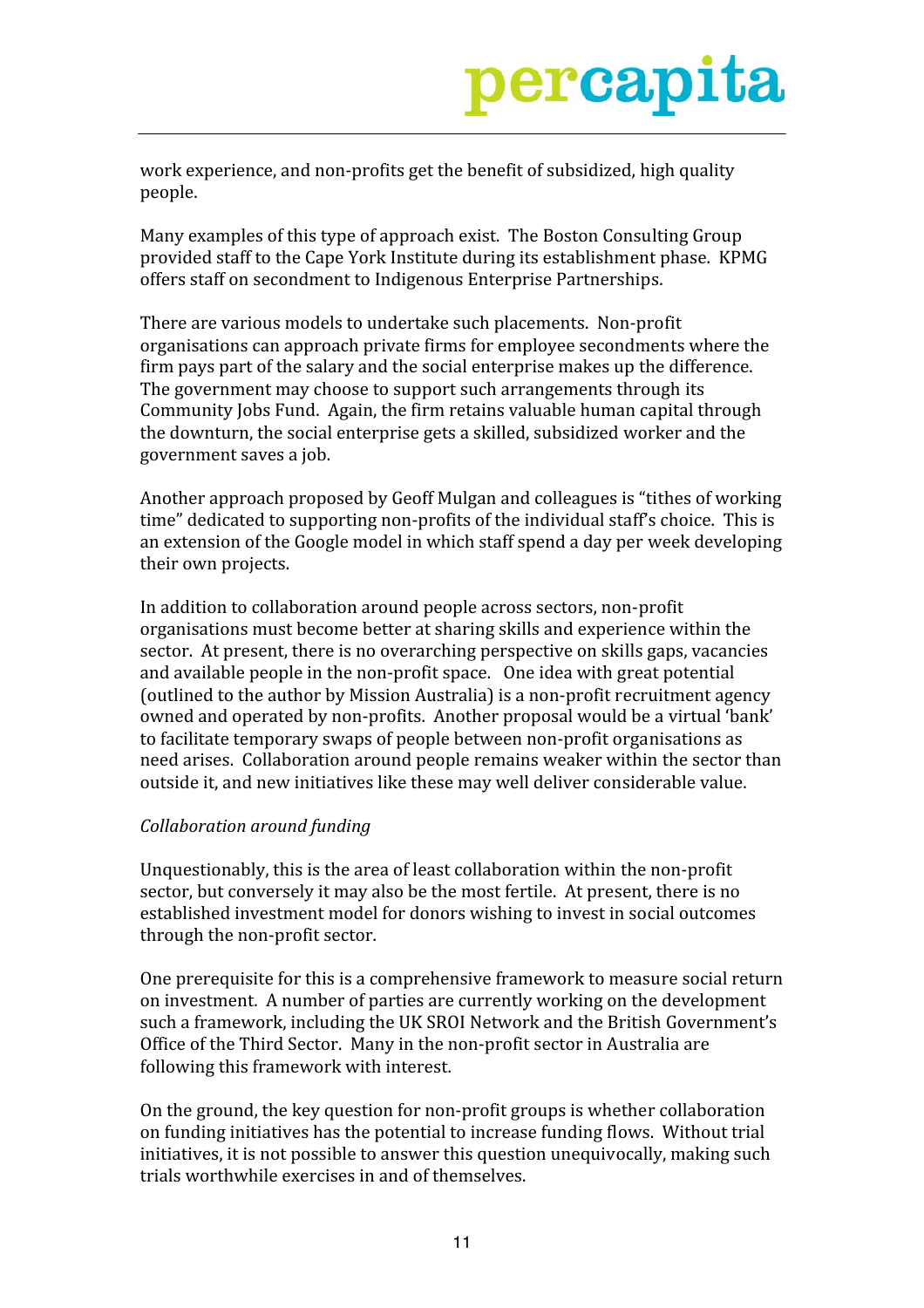One approach might be for non-profits to form funding consortia around specific projects. Another would be for non-profit groups to seek to develop a venture capital approach to raising funds from social investors, based on demonstrated returns. Social Ventures Australia has taken early steps in this direction, but there is great scope for further involvement by other players in the sector.

A final idea is for the sector to engage the new social networking sites specializing in non-profit funding aggregation that have appeared in recent times, such as Kiva and Ammado. These offer early insights into new models of fundraising collaboration, and it is likely that additional models will emerge. Overall, it is clear that collaborative efforts around non-profit funding are at an early stage. The sector is keenly observing these developments, with a view to both participating in and shaping them.

### Conclusion

This paper has argued that fragmentation in the non-profit sector has inhibited collaboration. Because most organisations exist on the edge of financial viability, collaboration is seen as a costly, discretionary activity. This view assumes that collaboration is necessarily a net drain on resources, but we have argued here that collaboration can both be low-cost and can provide a net increase in available funding.

Fragmentation also means that there is an opportunity cost to this lack of collaborative activity. Since fragmentation results in continuous churn of organisations disbanding and establishing, much scarce resource is devoted to widely duplicated start-up processes. The overall cost to the sector of these processes would be greatly reduced if common practices were made freely available through collaboration.

A further inhibition to collaboration is the prevailing view amongst many nonprofits that they are in a fierce competition for funding, and that to co-operate with rivals may threaten their own funding sources. This view fails to grasp that collaboration can co-exist alongside competition so that it is possible to work constructively with other non-profits who share sources of funding. In some cases, collaboration can transcend competition by actually leading to additional funding for partner organisations. These observations suggest that a behavioural shift is required within the non-profit sector, particularly amongst smaller groups, to embrace collaboration alongside competition.

Beyond behavioural shifts, more tangible collaborative options present themselves to improve outcomes in the sector. Perhaps the most promising of these is a collaborative clearinghouse with freely available tools and resources for non-profits of all sizes. This platform would be a central, searchable repository of data on outcomes arising from non-profit project activity. In some senses, this would be similar to the research database being developed for